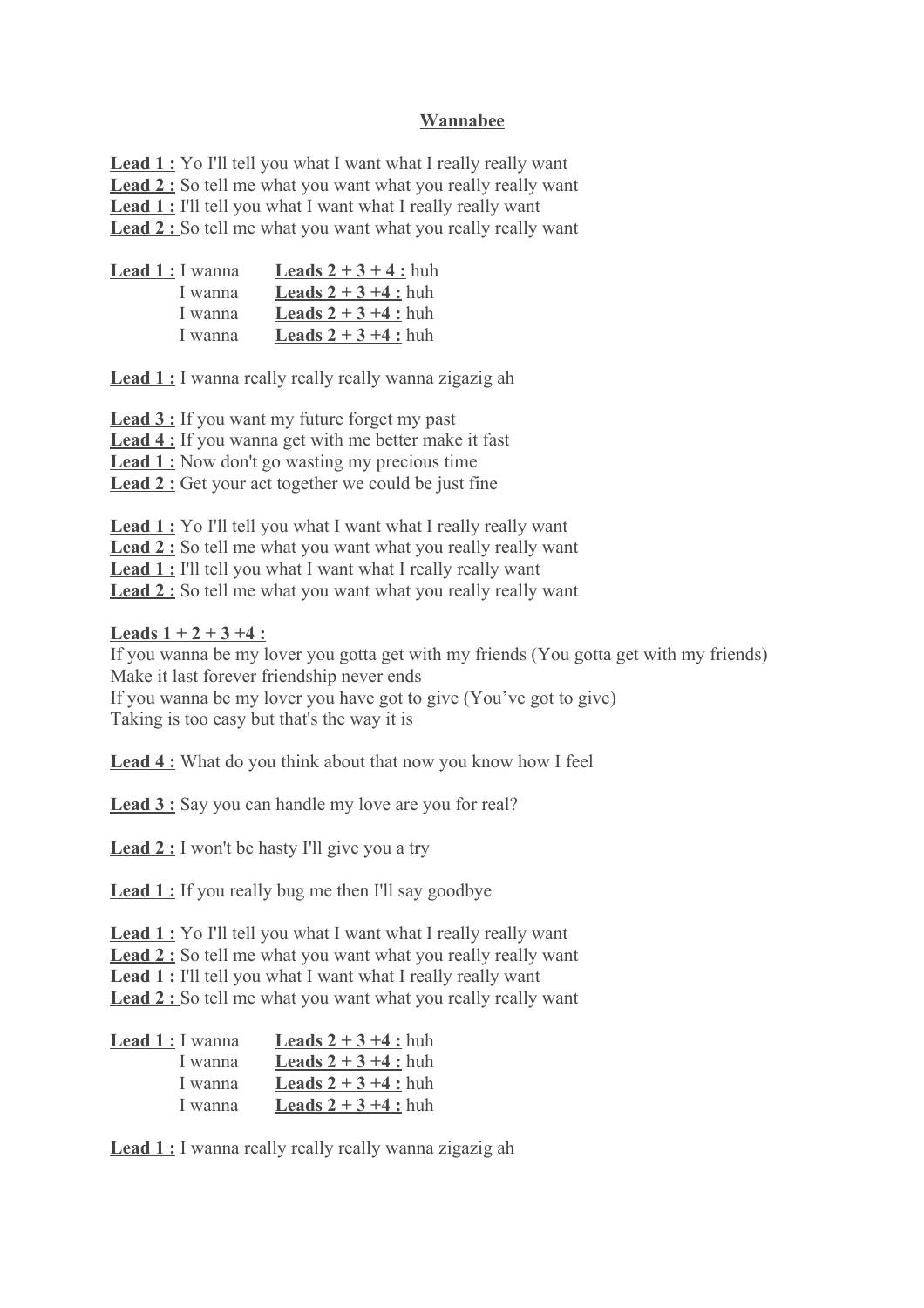## **Leads 1 + 2 + 3 +4 :**

If you wanna be my lover you gotta get with my friends (You gotta get with my friends) Make it last forever friendship never ends If you wanna be my lover you have got to give (You've got to give) Taking is too easy but that's the way it is

**Lead 1 :** So here's a story from A to Z you wanna get with me you gotta listen carefully  **Lead 3 :** We got Em in the place who likes it in your face We got G like MC who likes it on an  **Lead 2 :** Easy V doesn't come for free she's a real lady ah you'll see  **Lead 4 :** Slam your body down and wind it all around

**Lead**  $1 + 2 + 3 + 4$ **:** Slam your body down and wind it all around

## **Leads 1 + 2 + 3 +4 :**

If you wanna be my lover you gotta get with my friends (You gotta get with my friends) Make it last forever friendship never ends If you wanna be my lover you have got to give (You've got to give) Taking is too easy but that's the way it is

**Leads**  $1 + 2 + 4$ : If you wanna be my lover

 **Lead 3 :** you gotta you gotta you gotta you gotta you gotta slam slam slam slam

**Leads**  $1 + 2 + 4$ **:** Make it last forever

Lead  $3 + 4$ : Slam your body down and wind it all around Lead  $1 + 2$ : Slam your body down and wind it all around Huh huh huh huh Lead  $3 + 4$ : Slam your body down and wind it all around Lead 3 : Slam your body down and zigazig ah

**Leads**  $1 + 2 + 3 + 4$ : If you wanna be my lover